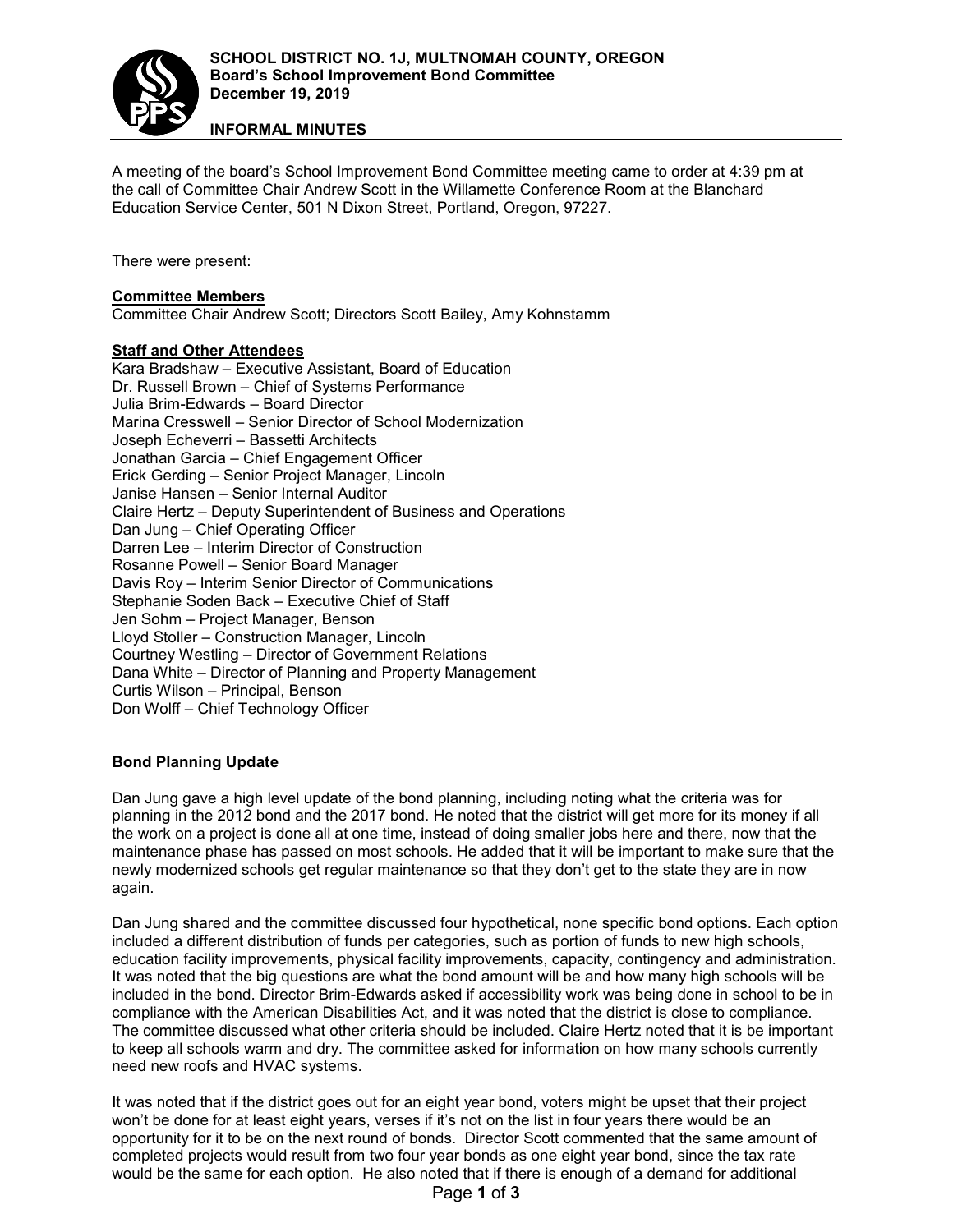projects in the eight years, that the board could go back to the voters to increase the bond rate. Director Scott pointed out that the Board will have to be clear with the community that between school modernization, health and safety upgrades, roof and other maintenance requirements that not all projects will be able to be included in the next bond even if it's an eight year bond.

Director Scott asked the committee if they were ready to make a recommendation to the full board to move forward with preparing a bond package proposal in 2020, without having decided what would specifically be included. All committee members, and Director Brim-Edwards, agreed that were comfortable with moving forward.

Dan Jung shared the information that will be used to support proposal decisions would come from community input, polling data, and overall district need. Director Kohnstamm requested a high level overview of what would be needed to also focus on middle school redesign, including which K-8 facilities would be prospects for transitions to middle schools and what would be needed to upgrade the facilities appropriate for a middle school. Director Bailey commented that Harrison Park K-8 is at capacity, and it was noted that they are one school that would be planned to shift to a middle school with a middle school redesign.

Stephanie Soden shared that the district will begin to work on a bond communications and engagement plan and will continue to move forward with it now that the committee has stated an intent to move forward with the bond in 2020.

# **Benson Project Update**

Jen Sohm presented an overview of the construction timeline, and included the swing sites that all of the programs currently housed at Benson. She stated that the Marshall auxiliary Career and Technology Education (CTE) building that will be built for Benson students is within the already approved budget. She noted that the Kenton school estimate is currently under budget and that the Marshall project is coming in over budget, but that they balance each other out. The Marshall CTE building will serve all the current CTE functions at Benson, but will be on a much smaller scale. Director Brim-Edwards asked what happens to the CTE equipment once Benson moves into the new building. Ms. Sohm replied that the space can be used as a flexible space and classroom space, and that the equipment could be left for other programs. She reviewed the layout for the Marshall and shared how it is set up to accommodate the Benson program. Joe Echeverri noted that they have compared the Benson current master schedule to the new classroom space to ensure that they match and that they do. Benson Principal Curtis Wilson added that while the total number of students who applied to the program has decreased, that he anticipates that all of the enrollment spaces will still be filled. Ms. Sohm noted that they are very carefully beginning the work at Marshall to get ready for Benson to move in for the 20/21 school year, but that they are working to not disturb the current students.

#### **Lincoln Project Update**

Erick Gerding provided an update on the Lincoln modernization project. He shared that the new school building will be built where the field is located and the students will continue in their current school building, that the project team is looking at the light quality in the current building design, and that they are just meeting the cities minimum glazing requirements for the windows. He shared that there will be a mural on the outside of the building on one wall, which will be done in collaboration with the community. He gave an overview of the changes that have occurred in the project since design and development, which included fully integrating the theater rigging into the project, and the radon mitigation system being changed from passive to integrated, as well as the particulate exhaust in the Career and Technology Education (CTE) instructional spaces to save space. He noted that the Oregon State Department of Environmental Quality (DEQ) is meeting with the district to discuss adding air quality monitoring in the area. He also shared that the team successfully appealed the city to reduce the number of bike parking from 200 to 140 due to topography and distance that students travel to school. They have exercised 49 identified opportunities for value engineering.

He noted in relation to risks and opportunities that the Tanner Creek Pipe, which is over 100 years old and made out of brick, has been looked at seems to be in good condition. Site and soil testing is being done, due to the site tanner creek site being filled in and the soil was never documented. There are concerns around market volatility, steel tariffs, and permitting. The project has been issued permits for